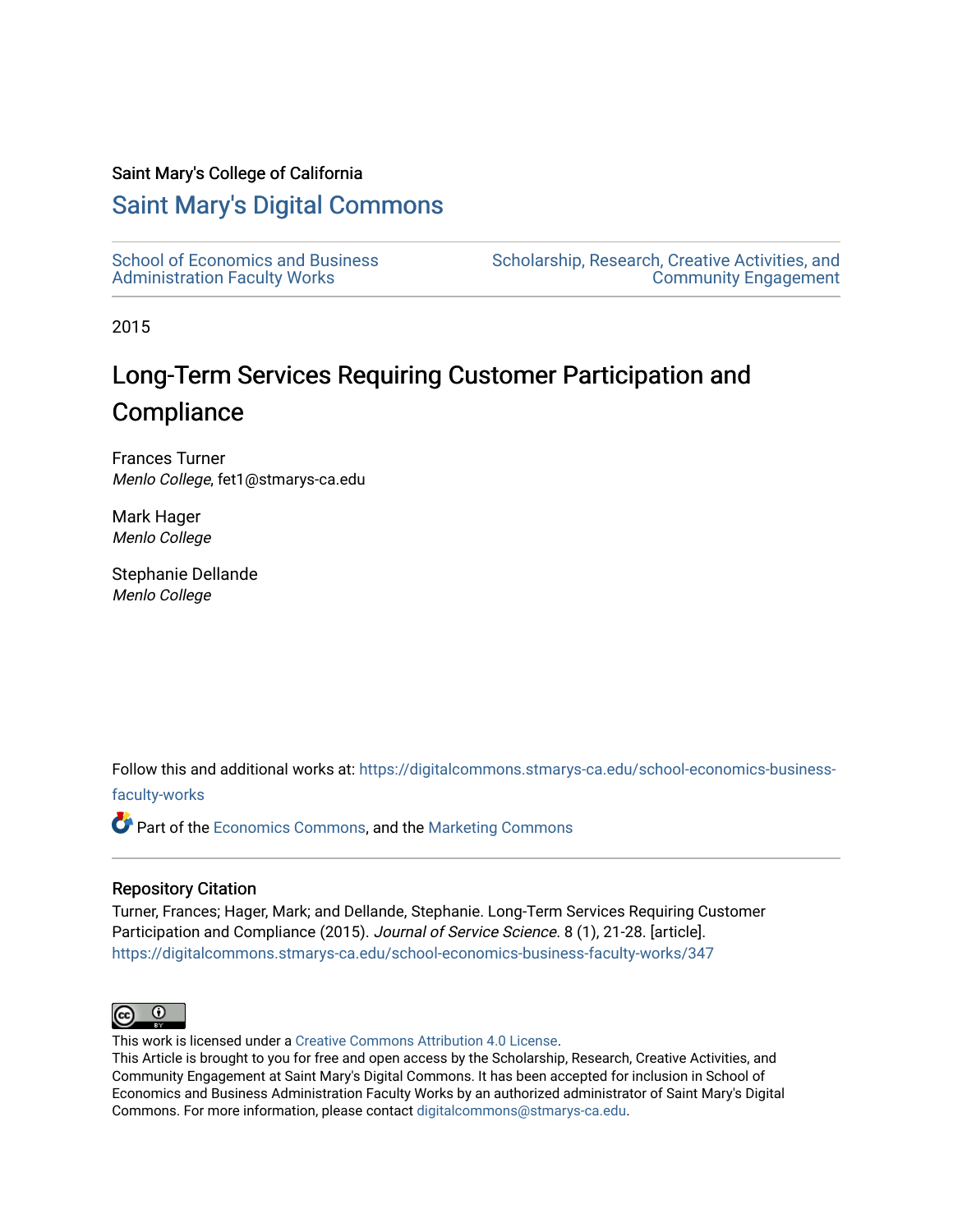# Long-Term Services Requiring Customer Participation And Compliance

Frances Turner, Menlo College, USA Mark Hager, Menlo College, USA Stephanie Dellande, Menlo College, USA

#### **ABSTRACT**

*This paper provides a theoretical conceptualization and classification of long-term services requiring customer participation and compliance. Long-term services which require both customer participation and compliance are known as compliance dependent services (CDS). In CDS the customer participates during the face-to-face exchange and must comply with his or her role once away from the provider to ensure positive outcome and customer satisfaction. CDS entail service delivery processes that are of longer duration. Compliance is integral to producing these services. Non-compliance, i.e., when a consumer regimen is not followed, most likely will*  lead to adverse impact on the consumer and provider. It is important that scholars understand the *service delivery process of services, in particular CDS, whereby both customer participation and compliance are required.*

**Keywords:** Compliance Dependent Services (CDS); Customer Participation; Customer Compliance Behavior

#### **INTRODUCTION**

he customer has an important role in the production of services. Consequently, for better or worse, the customer has the potential to directly impact the service delivery process and outcome. The purpose of this paper is to conceptualize and classify services known as compliance dependent services The customer has an important role in the production of services. Consequently, for better or worse, the customer has the potential to directly impact the service delivery process and outcome. The purpose of this paper is typically entail service delivery processes that are of a longer duration. CDS are services in which the customer participates to create during the face-to-face exchange and *must* comply with his/her role once away from the provider to ensure positive outcome and customer satisfaction.

This paper offers a conceptual background and classification of CDS. The paper begins with a literature review of the role of customer participation in services, in general and, as it relates to CDS. Next is a review of customer compliance behavior literature. Insight into the identification of CDS follows. Lastly, is a classification of the various types of CDS, requiring both customer participation and compliance.

#### **LITERATURE REVIEW**

#### **Customer Participation**

Dellande and Gilly (1998) conceptualized CDS in terms of requiring customer participation when the customer is within the service facility and the necessity of customer compliance once the customer is away from the provider. Customer *participation* is a key identifying characteristic of services (Bowen 1986) during the face-to-face exchange. Customer participation is defined as the customer's role in the service production process in which the customer and provider co-create the service during the face-to-face exchange. During co-creation the customer provides information and/or effort.

A central difference between service and manufacturing firms is that, with services, customers are often physically present as the service is created quite unlike manufacturing firms where customers are only rarely present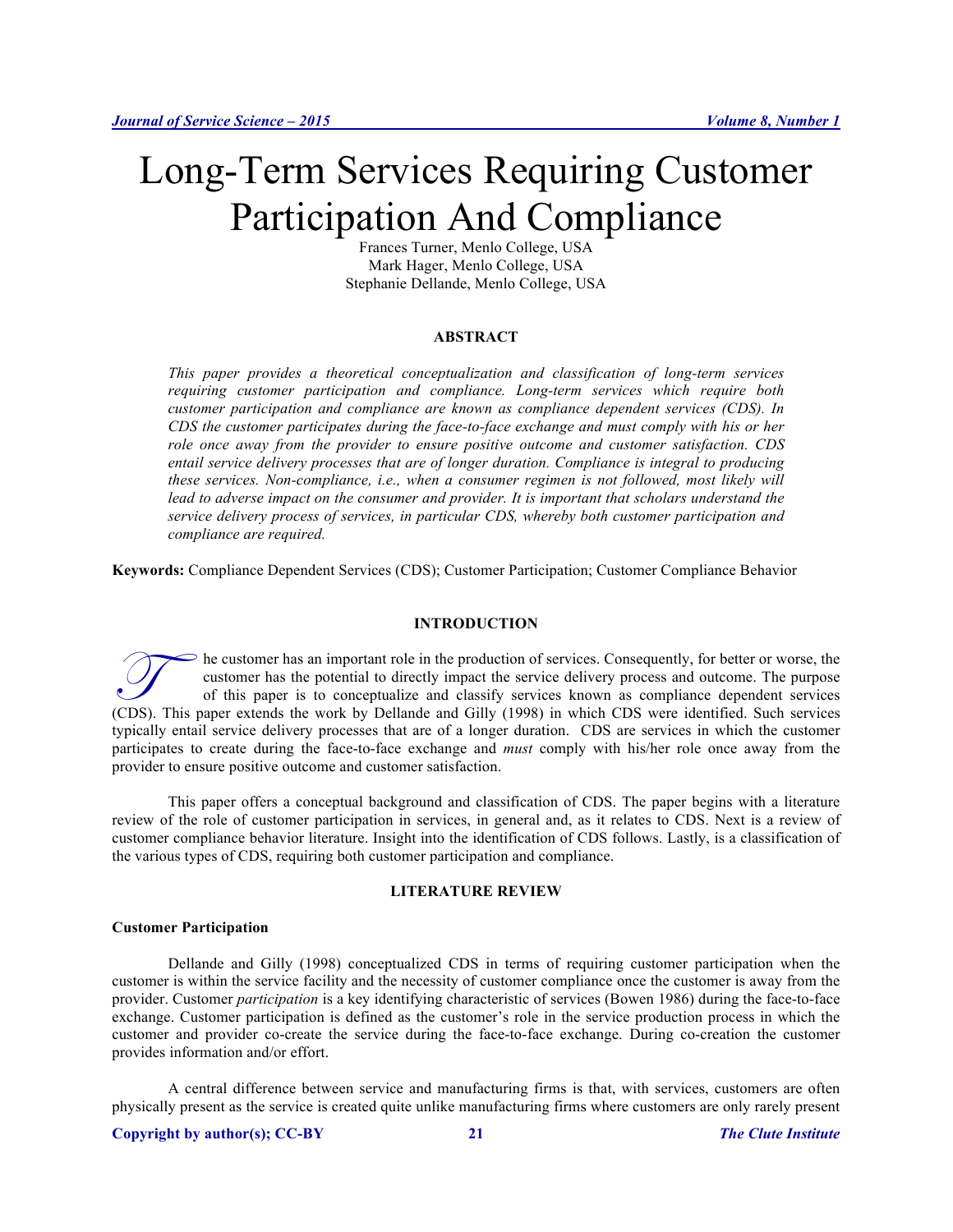during production (Bowen 1986). Customer participation "replaces the work done by the employees of the firm with work done by the customers" (Bateson 1989, p.146). It entails the customer as a temporary participant in the service delivery process of the service organization (Kelley, Donnelly, Jr. & Skinner 1990). Examples of services in which customer participation is sufficient are restaurants in which restaurant patrons inform the service provider on how to prepare the meal, and hair salons where clients tell the hair stylist how to style his/her hair.

The participation literature suggests that the degree of customer participation necessary for a successful outcome is based on the proportion of contact (low, moderate, or high) between the customer and provider during a service encounter (Chase, 1978). Research on customer participation has focused primarily on the customer's participatory role in service creation during the face-to-face service exchange (Bateson, 1989; Bowen, 1986; Chase, 1978; Kelley, Donnelly, Mills, Chase, & Margulies, 1983; Skinner 1990; Lovelock & Young, 1979). The existing conceptualization, however, of participation is insufficient for understanding customer compliance behavior in CDS.

#### **Customer Compliance Behavior**

Customer participation is not enough in the service delivery process of CDS whereby both customer participation and customer compliance are required. Kelman (1961, p. 62) defines compliance accordingly: "Compliance can be said to occur when an individual accepts influence from another person or from a group because he hopes to achieve a favorable reaction from the other. He may be interested in attaining certain specific rewards or in avoiding certain specific punishments that the influencing agent controls." However, while the influencing agent controls rewards and punishments, such as approval or disapproval, not all of the control is under the agent's influence (e.g., actual weight loss, disease cure).

Vital in CDS is customer *compliance,* e.g., in healthcare where patients must comply with doctors' orders to become well; dieters must comply with nutritionists' food regimens to lose weight; clients must comply with tax preparers' instructions to save and organize receipts to minimize tax liability (Dellande & Gilly, 1998); and patients who have undergone surgery must adhere to postoperative exercises (Bowen 1986) to facilitate recovery.

Bowen (1986) noted that often customers must perform before entering the service firm. In addition, he posited that they may also have to perform after leaving the provider. Nevertheless, the services marketing literature has not addressed these aspects of the customers' role in the service delivery process. Services in which customers have to perform before entering and/or leaving the service provider are services that are dependent on customers adhering to or complying with his/her role in successful service production. The table below, List of Compliance Dependent Services (CDS), offers a more complete list of services known as CDS.

| <b>Table 1.</b> List of Compliance Dependent Services (CDS)    |  |  |  |  |
|----------------------------------------------------------------|--|--|--|--|
| <b>Compliance Dependent Services (CDS)</b>                     |  |  |  |  |
| Athletics                                                      |  |  |  |  |
| Organized sports (e.g., baseball, soccer)                      |  |  |  |  |
| Auto Maintenance                                               |  |  |  |  |
| Certain Medical Conditions (e.g., diabetes)                    |  |  |  |  |
| Counseling (e.g., marital, psychological)                      |  |  |  |  |
| Debt Management Programs (DMP)                                 |  |  |  |  |
| Dental Care                                                    |  |  |  |  |
| Education                                                      |  |  |  |  |
| Exercise Programs (e.g., fitness, postoperative exercise)      |  |  |  |  |
| Physical Therapy                                               |  |  |  |  |
| Prenatal Care                                                  |  |  |  |  |
| Savings Programs                                               |  |  |  |  |
| Short-term savings programs (e.g., Christmas savings programs) |  |  |  |  |
| Long-term savings programs (e.g., Retirement savings programs) |  |  |  |  |
| <b>Smoking Cessation Programs</b>                              |  |  |  |  |
| Substance Abuse Programs (e.g., alcohol, drugs)                |  |  |  |  |
| <b>Tax Preparation Services</b>                                |  |  |  |  |
| Weight Loss Programs                                           |  |  |  |  |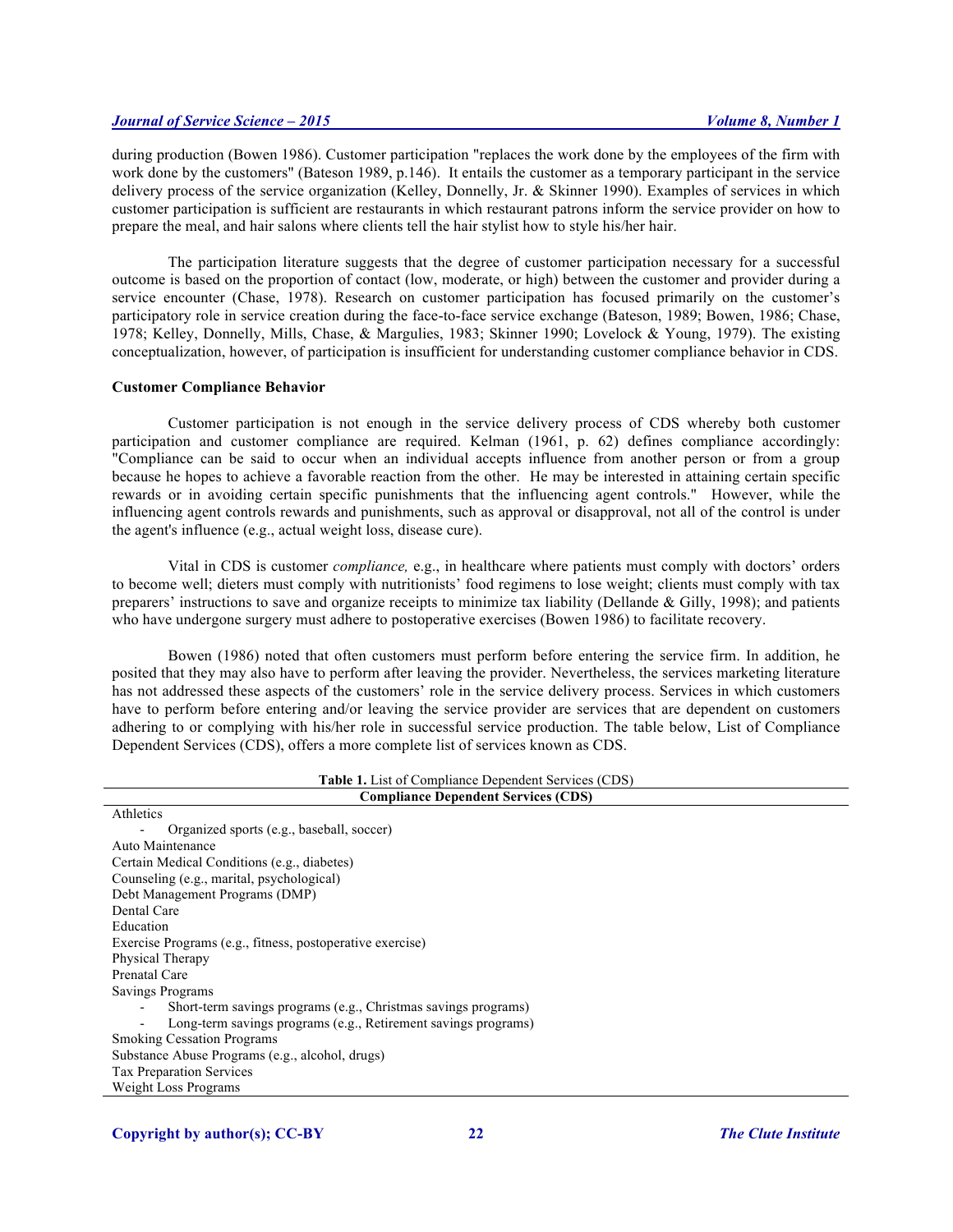In CDS, customer *compliance* is a key identifying characteristic. After the face-to-face exchange customers are required to perform for themselves and the company (Bowen 1986) to achieve a successful outcome. Therefore, productivity of services, in general and CDS in particular, entail more than the performance of the service employee; it also includes the firm's customer. Consequently, customer performance must be assessed because this participant (the customer) will directly influence the output, especially in CDS. The insight provided in this conceptualization of CDS is likely useful in the decision making process of providers of CDS. Furthermore, this conceptualization may be useful to other interested parties beyond practitioners, including academics, policy makers, even customers. Thus, this paper attempts to offer more insight about CDS. To that end, the identification and classification of services known as compliance dependent services (CDS) are provided. Information about CDS is needed given that customer participation is not enough in the service delivery process of these services.

#### **IDENTIFICATION OF COMPLIANCE DEPENDENT SERVICES**

Many researchers (cf. Bowen, 1986; Kelley, Donnelly, Jr. & Skinner, 1990; Lovelock & Young, 1979; Mills, Chase, & Margulies, 1983) suggest that customers, who provide resources to the service organization in the form of either information or effort, be viewed as "partial employees" of service organizations. Kelley, Donnelly, Jr., & Skinner (1990) posit that customers be viewed as external employees of the firm. Thus the customer is a temporary participant (or partial employee) in the service delivery process of the service firm. The extant literature in services marketing conceptualizes the service delivery process primarily in terms of customer participation (Chase, 1978; Lovelock, 1983) or based on the provider and customer during the face-to-face exchange; not in terms of consumer compliance behavior, i.e., once the customer is away from the provider (the exception, Dellande  $\&$ Gilly, 1998).

Customer participation in the delivery of most services is essential to the service delivery process. However customer involvement often extends beyond the face-to-face exchange. Participation does not consider the customer's role once *away* from the provider, a necessary condition of CDS and to achieve a satisfactory service delivery outcome. See figures 1 and 2 below. Figure 1, Classification of Customer Participation in Services, depicts the identification of CDS (Dellande and Gilly, 1998); figure 2, Compliance Dependent Services Model, offers a model of the participation and compliance process (Dellande and Gilly, 1998).

Specifically, figure 1 offers a classification scheme which refines previous conceptualizations of customer participation in services. The matrix indicates that service production is based on whether customer participation required is either active or passive, and whether the performance required occurs within or outside of the service firm. The services marketing literature has focused on customer participation within the service firm (cells 1 and 2, figure 1), particularly active customer participation (cell 1, figure 1). On the other hand, the services marketing literature has not invested much effort on the customer's role once outside of the service organization (cells 3 and 4, figure 1), particularly active customer compliance (cell 3, figure 1).

In figure 1 the terminology "inside factory" and "outside factory" is based on early literature in services marketing (Bateson, 1989; Bowen, 1986; Chase, 1978; Kelley, Donnelly, & Skinner, 1990; Mills, Chase, & Margulies, 1983; Lovelock & Young, 1979). This terminology was used until approximately the late 1990s. The services delivery process was likened to the manufacturing process, thus the terminology "inside factory" and "outside factory" (Dellande & Gilly, 1998).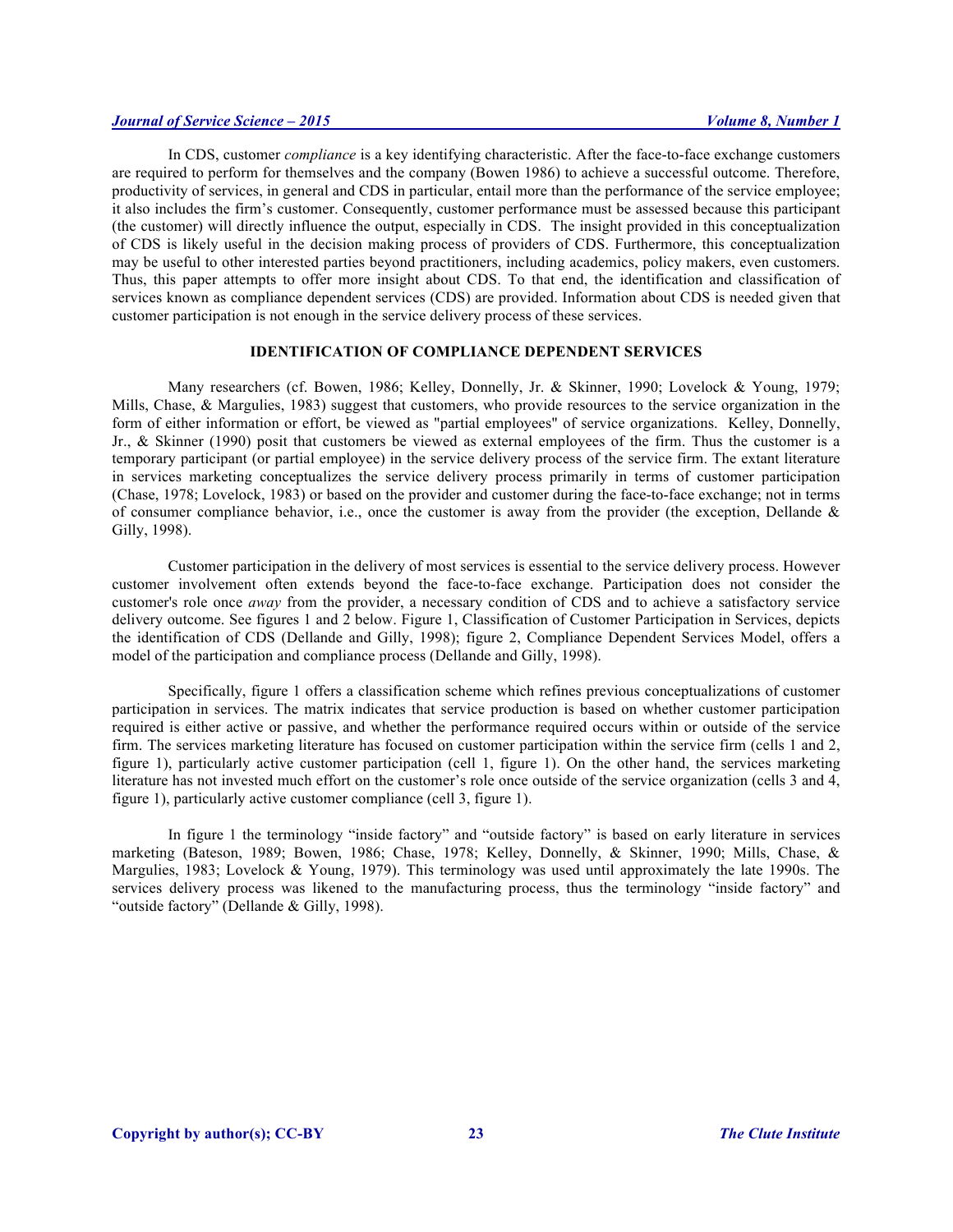#### **Figure 1**

#### **Classification of Customer Participation in Services**

|                        | <b>Customer Participation</b>        |                |                     |  |
|------------------------|--------------------------------------|----------------|---------------------|--|
|                        | <b>Active</b>                        | <b>Passive</b> |                     |  |
| <b>Inside Factory</b>  | 1<br>Haircut                         | Massage        | 2                   |  |
|                        | Amusement<br>Park                    | Theater        |                     |  |
| <b>Outside Factory</b> | $3*$<br>Therapy                      |                | $\overline{\bf{4}}$ |  |
|                        | Weight Loss                          | Utilities      |                     |  |
|                        | Program<br><b>Financial Planning</b> | Cable TV       |                     |  |

Service creation for compliance dependent services (CDS) is a twofold process entailing customer participation (which occurs while the customer is within the service firm) and customer compliance (which occurs once the customer is away from the service provider). In CDS the client creates a major portion of the service on his or her own, that is, outside of the supervision of the service provider. The provider may offer the customer directives on how to perform the service; however, the customer operates independently in his or her adherence to the directions given by the provider, ultimately impacting service outcomes (Dellande & Nyer, 2013).

The model of compliance dependent services, in figure 2, highlights the ways in which source characteristics influence the acquisition of target attributes necessary for customer cooperation and the desired outcome in the service process. For the customer to take part in service delivery, certain customer attributes are necessary. The service provider must possess expertise and homophily (the similarity that two people share) with the customer, in which case, the provider will influence the customer's acquisition of the attributes ability, role clarity and motivation. These variables are necessary for the customer to perform as expected. Upon participation in the service delivery process and compliance with the service delivery role, the model suggests two outcomes. Participation will lead to compliance and satisfaction with the service. Compliance will lead to goal attainment. Should the customer attain his or her goal, he or she is likely to be satisfied with the service delivery process. See figure 2 below.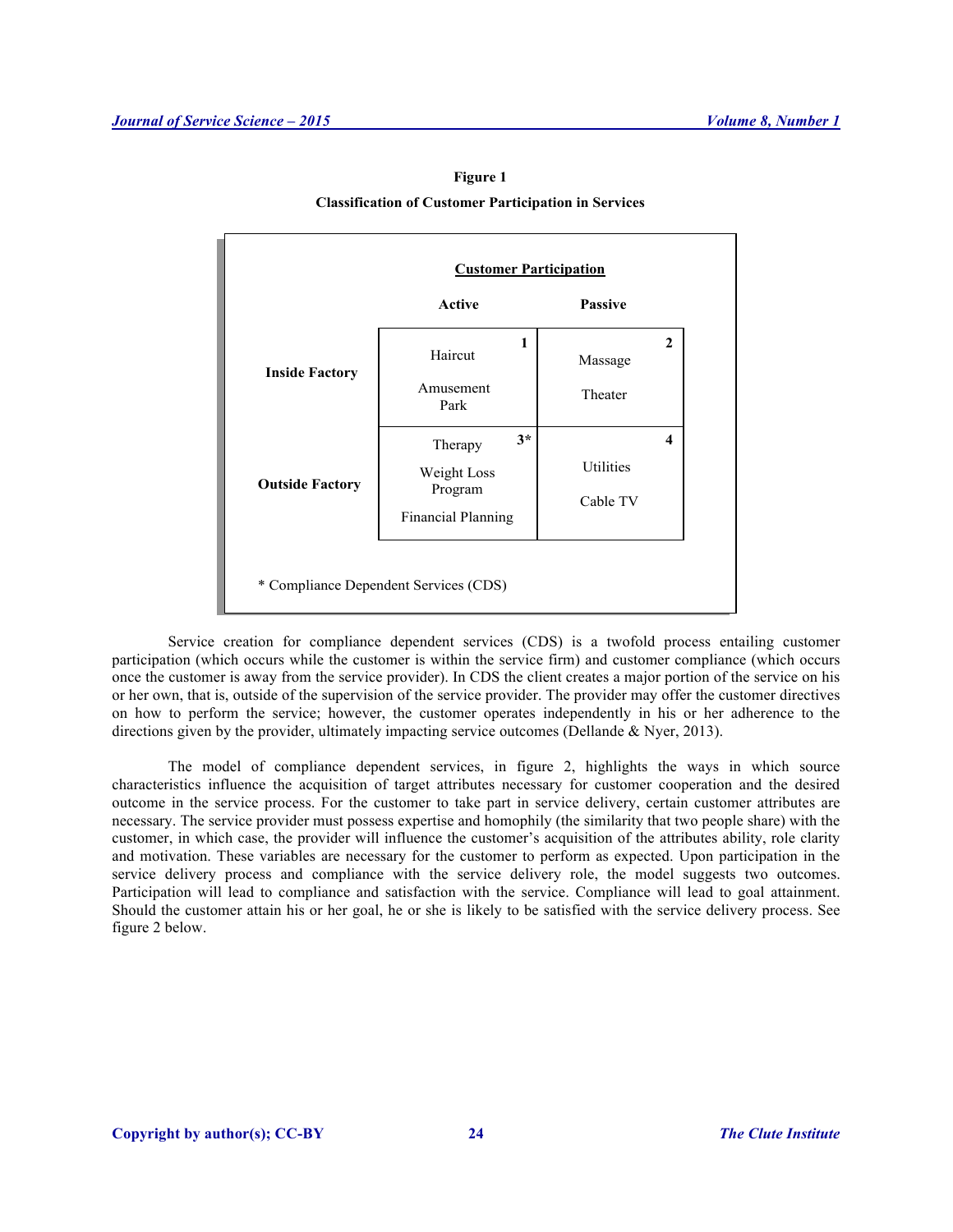

**Figure 2.** Compliance Dependent Services Model

#### **CLASSIFICATION of COMPLIANCE DEPENDENT SERVICES (CDS)**

There is a dearth of literature which suggests that the customer needs to participate in the service delivery process during the personal interaction and to independently continue to do so over the long-term (Bowen, 1986). Thus, literature relating to CDS is scarce (Nyer & Dellande, 2010). As indicated above, compliance differs from participation. Compliance involves behavior that the customer must perform when away from the service provider.

Failure to comply with the initiation or maintenance of a prescribed regimen is one of today's major unsolved health problems and is beginning to be acknowledged as the most prominent reason for failed therapy (Buckalew, 1991). Petty and Cacioppo (1996) suggest that most of the leading causes of death in the United States could be reduced substantially if people at risk would change the following behaviors - poor diets, lack of an exercise regimen, tobacco use, excessive alcohol consumption, and drug abuse. Each of these behaviors is inextricably linked with marketing efforts and consumers' reactions to marketing campaigns (Petty & Cacioppo, 1996).

While non-compliance in certain CDS is unlikely to lead to detrimental outcomes, non-compliance, however, will most likely lead to undesirable outcomes. For example, failing to comply with the terms of a loan is likely to lead to consequential outcomes. As a case in point, non-payment of a consumer loan can place the consumer further in debt (Li, Mumford, & Tobias, 2012) and lead the consumer into bankruptcy (Skiba & Tobacman, 2009).

A classification of CDS, focused on customer compliance behavior, is needed given the necessity of compliance to create these services. Customers play a vital role in the service delivery process of CDS and there is the potential for consequential or detrimental outcomes when the required regimen is not followed. Figure 3 below, A Classification of Compliance Dependent Services (CDS), depicts the level of compliance needed (low or high) and the potential outcome of non-compliance (consequential or detrimental). For example, in the CDS education (cell 2, figure 3), the level of compliance required when the student is away from the provider is high. Not adhering to the requirements in this type of CDS will most likely lead to a consequential outcome. On the other hand, in the CDS substance abuse (cell 4, figure 3) the level of compliance required when the client/patient is away from the provider is also high. However, failing to adhere to the requirements in the CDS substance abuse (cell 4, figure 3) will most likely yield a detrimental outcome, i.e., an outcome deemed deleterious for the client/patient. See figure 3 below.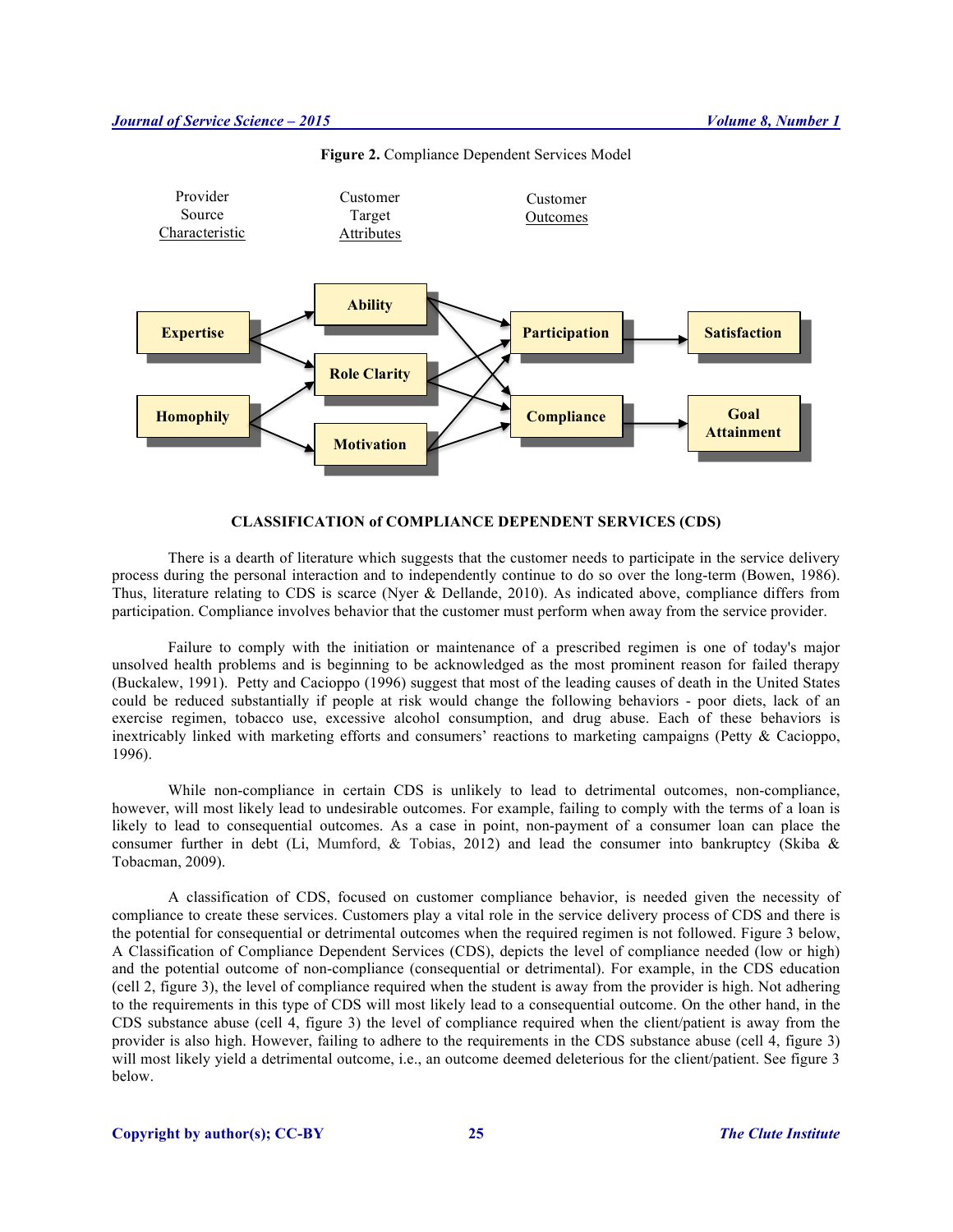| <b>Figure 3.</b> A Classification of Compliance Dependent Services (CDS) |                                                                             |                            |  |  |
|--------------------------------------------------------------------------|-----------------------------------------------------------------------------|----------------------------|--|--|
| <b>Potential Outcome</b>                                                 | <b>Level of Consumer Compliance Required</b><br>When Away From the Provider |                            |  |  |
|                                                                          | Low                                                                         | High                       |  |  |
|                                                                          |                                                                             |                            |  |  |
|                                                                          | Auto Maintenance                                                            | Athletics                  |  |  |
| Consequential                                                            | Counseling                                                                  | Education                  |  |  |
|                                                                          | Dental Care                                                                 | Physical Therapy           |  |  |
|                                                                          | <b>Exercise Programs</b>                                                    | Weight Loss Programs       |  |  |
|                                                                          |                                                                             |                            |  |  |
|                                                                          | Prenatal Care                                                               | Certain Medical Conditions |  |  |
| <b>Detrimental</b>                                                       | Tax Preparation                                                             | Debt Management Programs   |  |  |
|                                                                          | Services                                                                    | <b>Smoking Cessation</b>   |  |  |
|                                                                          |                                                                             | Substance Abuse            |  |  |

#### **CONCLUSION**

In CDS, after customer participation occurs then compliance is required to complete the service delivery process. When customers are non-compliant in the services in cells 1 and 2 (figure 3), the outcome is likely consequential. That is, non-compliance may lead to an indirect or an undesirable secondary outcome (e.g., a poor performing automobile). However, when customers are non-compliant in the services in cells 3 and 4 (figure 3), the outcome will likely be detrimental, i.e., cause irreversible damage, be deleterious or ruinous (e.g., a jail sentence for tax evasion).

Just the same, there are benefits of compliance. For example, when a customer is motivated to comply, which is required in the service delivery process of CDS (Dellande & Nyer, 2013; Nyer & Dellande, 2010; Dellande, Gilly, & Graham, 2004; White, Taylor, & Dellande, 2003), he or she will most likely attain the desired outcome as well as customer satisfaction. Dellande, Gilly, & Graham (2004) demonstrate that compliance leads to goal attainment, which results in satisfaction. In order for providers of CDS (e.g. weight loss programs, debt management programs, or retirement savings programs) to successfully deliver these services, they must influence customer participation and, importantly, customer compliance behavior.

Understanding the consumer's participatory role in service creation is the key to understanding consumer behavior in services (Andreasen, 1983). Because of the mandatory role of customers in the delivery of services, in particular CDS, it is vital that providers understand the ways in which to influence or gain customer compliance (Dellande, Gilly, & Graham, 2004). Doing so may contribute to increasing customer participation and role adherence, essential to consistently bringing about successful outcomes.

Just as customer participation is required to achieve the desired outcome, customer satisfaction with CDS is dependent upon the customer adhering to his or her role in the delivery of those services. Marketing scholars were instrumental in the "wear your seat belt" campaign and calling attention to the adverse and long-term consequences of sugary beverages. Thus, they can advance our understanding of CDS. Scholars will, hopefully, recognize the importance of and need for more research in this area of services marketing.

Previous literature has conceptualized customer participation in the service delivery process in terms of the level of contact between the service provider and customer (as either low, moderate, or high). While customer participation is an important aspect of the service delivery process during the face-to-face exchange, however, when dealing with CDS, what transpires outside the firm is perhaps of greater importance to service quality outcome. More important than the face-to-face interaction between the provider and customer is the impact that the internal process has on the external process. As such, in compliance dependent services, both customer participation and compliance are required.

#### **AUTHOR INFORMATION**

**Frances Turner, DBA,** is Assistant Professor of Marketing at Menlo College in Atherton, CA. Practical experience in telecommunications, entrepreneurial and non-profit sectors inspire Dr. Turner's research interests in: consumer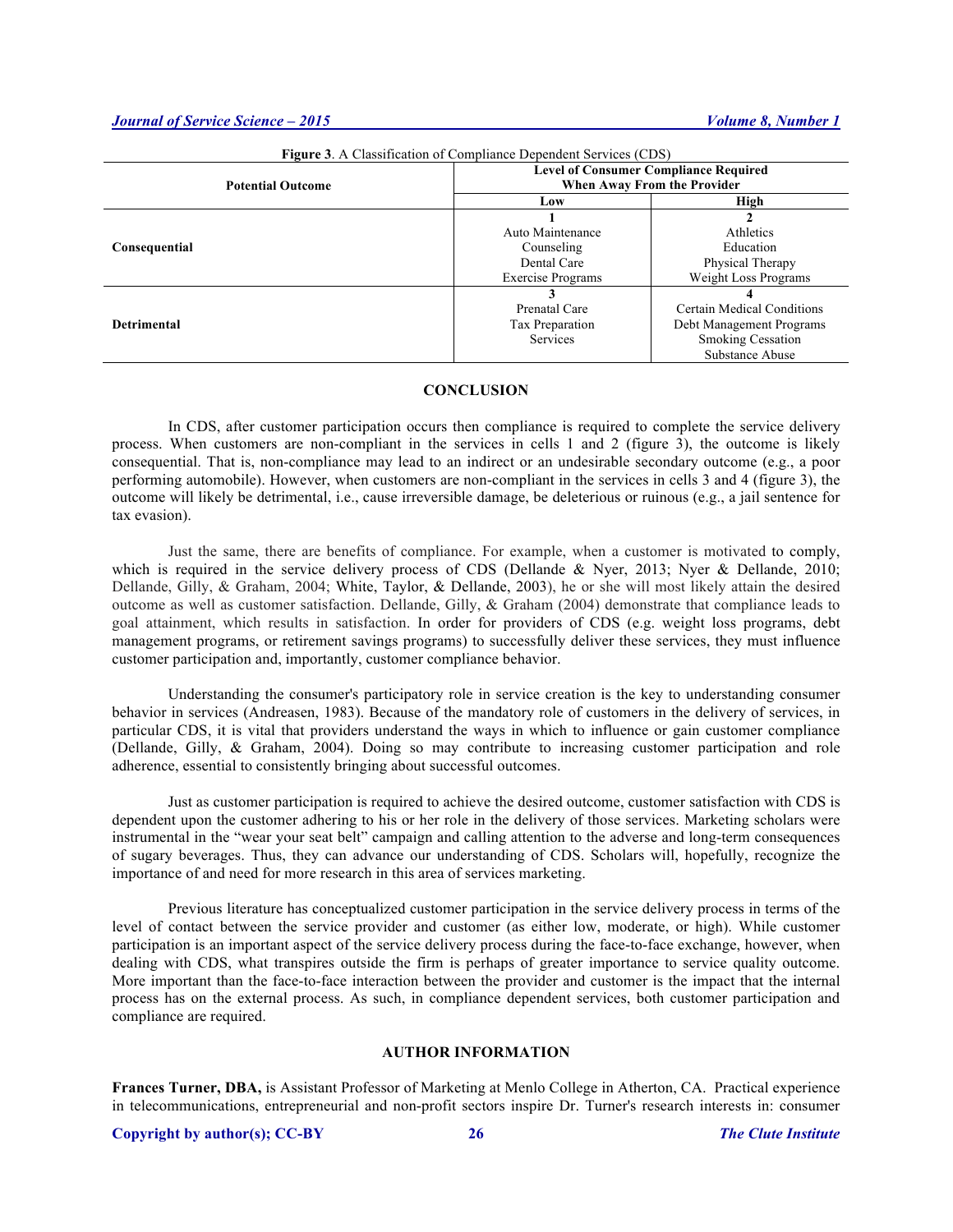experience; co-design in mass customization; customer-centricity; relationship between consumer perceived value, satisfaction and loyalty; individual thinking style; and neuromarketing from the consumer's perspective. In addition to her research published in *Business Leadership Review,* and *Conference Proceedings of the 2011 Biennial World Conference on Mass Customization, Personalization and Co-Creation*, Dr. Turner's 2013 dissertation was a quantitative empirical analysis entitled "Enhancing the Consumer's Value of the Co-Design Experience in Mass Customization: the Relationship between Perceived Value, Satisfaction, Loyalty Intentions, and Thinking Style".

**Mark J. Hager** is an Associate Professor of Psychology at Menlo College in Atherton, CA. Dr. Hager studies social-psychological influences on faculty teaching and student learning, and future research includes the application of compliance theory to the long term commitment necessary to persist in graduate education. Dr. Hager is a frequent speaker and consultant at national and international venues, including the US Department of Veterans' Affairs; University of New Mexico Mentoring Institute; the American Educational Research Association; the International Congress of Psychology (Berlin); and the UK Council for Graduate Education.

**Stephanie Dellande** is an Associate Professor of Marketing at Menlo College in Atherton, CA (94027) in Silicon Valley. Dr. Dellande studies a group of services known as compliance dependent services (CDS). Her future research is to develop a compliance scale and empirically determine the various categories of CDS. Her ultimate goal is to identify the theory of compliance in CDS. Dr. Dellande's research is published in top tier academic marketing journals, e.g., the *Journal of Marketing (JM), Journal of Retailing (JR), Psychology & Marketing (P&M)*, and she has presented her work at national and international conferences.

#### **REFERENCES**

- Andreasen, A. R. (1983). Consumer research in the service sector. In Leonard Berry, G. Lynn Shostack, and Gregory D. Upah (eds.), Emerging Perspectives on Services Marketing, Chicago, Ill.: American Marketing Association, 63-64.
- Chase, R. B. (1978). Where does the customer fit in a service operation? *Harvard Business Review*, (November-December), 137-142.
- Dellande, S. & Gilly, M. C (1998). Gaining customer compliance in services. *Advances in Services Marketing and Management, 7*, 265–92.
- Dellande, S., Gilly, M.C. & Graham J.L. (2004). Gaining compliance and losing weight: The role of the service provider in health care services. *Journal of Marketing, 68* (July), 78-91.
- Dellande, S. & Nyer, P. (2013). Self-regulatory focus: The impact on long-term consumer compliance behavior. *Management Research Review*, (August) 7, 664-673.
- Kelley, S. W., Donnelly, Jr. J. H., & Skinner S. J. (1990). Customer participation in service production and delivery. *Journal of Retailing, 66* (Fall), 315-335.
- Kelman, H. C. (1961). Processes of opinion change. *Public Opinion Quarterly, 25*, 57-78.
- Li, M., Mumford, K. J. & Tobias, J. L. (2012). A bayesian analysis of payday loans and their regulation," *Journal of Econometrics, 171* (2), 205-216.
- Lovelock, C. H. (1983). Classifying services to gain strategic marketing insights. *Journal of Marketing, 47* (Summer), 9-20.
- Lovelock, C. H. & Young, R. F. (1979). Look to consumers to increase productivity. *Harvard Business Review*, (May-June), 168-178.
- Mills, P. K., Chase R.B., & Margulies, N. (1983). Motivating the client/employee system as a service production strategy. *Academy of Management Review, 8*, 301-310.
- Nyer, P. & Dellande, S. (2010). Investigating the role of public commitment as a motivator for weight loss. *Psychology & Marketing, 27* (1) (January), 1-12.
- Shostack, L. G. (1977). Breaking free from product marketing. *Journal of Marketing, 41* (April), 73-80.
- Skiba, P. M. & Jeremy, T. (2009). Do payday loans cause bankruptcy? *Law and Economics Research Paper*, (November), No. 11-13.
- White, T., Taylor, G., & Dellande, S. (2003). Extrinsic and intrinsic motivators of customer participation in compliance dependent services. *International Business & Economic Research Journal, 2* (November), 101- 104.